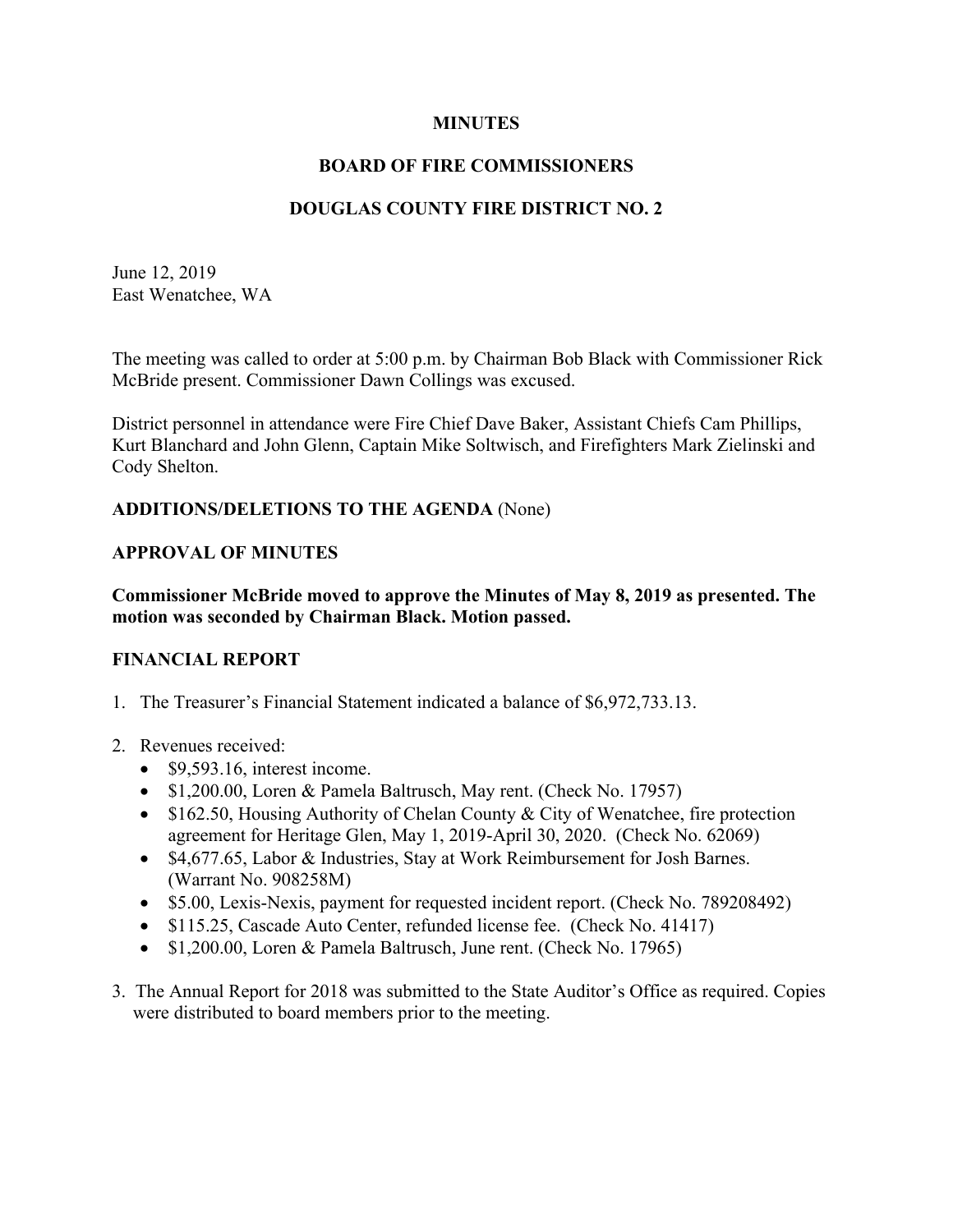# **CORRESPONDENCE**

• Letter from the Douglas County Sewer District Board of Commissioners and District Manager dated May 14, 2019 thanking Chief Baker and the Board of Fire Commissioners for sending a letter of support for the Wenatchi Landing Sewer Extension Project. It was successful in receiving \$4 million in grant funds.

## **STAFF REPORTS**

### **Chief:**

- Policies
	- A policy regarding benefits for non-represented employees was currently being revised for inclusion in the new manual.
- Property
	- Station 4: Having met with Jim Nelson, Senior Vice President at D.A. Davidson & Co. at the WFC Conference, it had been suggested to seriously move forward with financing if the Fire District was planning to obtain a building permit in early July. It would take six weeks to obtain the permit. A tentative schedule for issuing the bonds on October 17 was distributed. It was reported that interest rates were trending down this year, .75% so far. Chairman Black expressed concern with the limited time to expend the bond funds based on the lack of bidders for the school district's project. It was explained that their project was not a good comparison as it involved several projects at various schools. The issues were complexity and size as opposed to availability of contractors. More of interest, Chelan County Fire District No. 1 was to have their bids in for station construction the end of June.
- Apparatus
	- The military truck will be offered to other Douglas County Fire Districts to use. Confirmation of insurance and qualified drivers would be necessary.
	- Acquisition of new apparatus was on hold due to lack of space but would move forward with groundbreaking of the new stations. Specifications were being developed for an engine. Used quints were also discussed.
- Water Rescue
	- A preliminary viewing of a one-hour special on the water rescue that occurred in Rock Island in February would be held at Pybus on Wednesday, June 19 at 7:00 p.m. for emergency responders. The special would air the next night.

### **Training:**

The HVAC at Station 1 had quit working a few times in the last week. It was to be tested in the next week to help determine when to replace it. It was a budgeted item for \$33,000 but the estimate was \$44,000. Another consideration was the current system had more longevity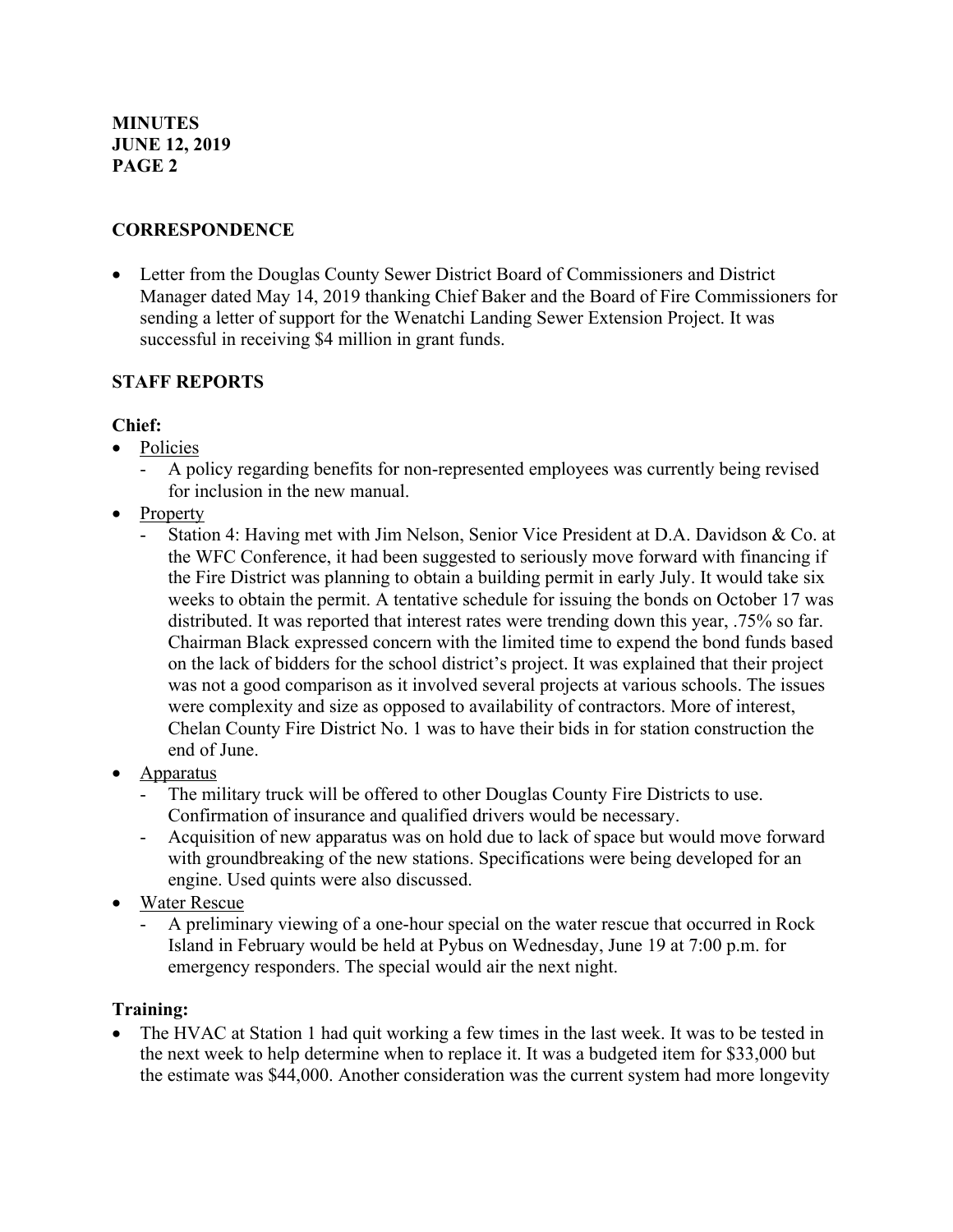### **MINUTES JUNE 12, 2019 PAGE 3**

than a new one if it was working. Another factor was the coolant in the present system would become unavailable next year. Parts were also unavailable. The estimated time to fix it was three days.

- One firefighter sustained an injury to his ear during recent rescue swimmer training. All intended staff had been trained in swift water rescue except three, and five in rescue swimmer training. It was planned to purchase dive belts in the future, used for getting victims off the bottom. The district had been deployed four times this year. All shifts have had exposure to water rescue.
- Updated EVIP training was being conducted.
- Starting July 1, the following firefighters would be changing between shift and day schedules. Firefighter Cody Shelton would assist with training on days; Firefighter Jordan Givens would assist with fire prevention; Firefighter Josh Barnes would return to a 48/96 shift schedule.

### **Recruitment/Retention**:

- Five members had completed EMT training. Their instructor had advised they were the leaders in the class. Three had taken the national test; the others were waiting to schedule. All would be seeking state certification. In addition, residents were attending college classes and wildland training. Resident Firefighter Michael Lundgren was recognized for completing EMT certification and Resident Firefighter Josh Bollinger for earning his Associates Degree.
- Testing would be conducted June 22-23 to select three resident firefighters out of fifteen to be interviewed. There were originally fifty-nine applicants. They would start out attending a regional training academy.
- Furnishings had been purchased for the Rock Island Station. Shift sign-ups by volunteer firefighters were underway on a trial basis for three months. As an alternative, there was also interest in moving into the station.
- Housing was available for residents at Rylee Ann, second-year residents at Pangborn.

### **Fire Marshal:**

- Development was overwhelming with new housing, apartments, hotel and massive subdivisions.
- The public newsletter would be mailed out in the next few weeks. It had a new developer.
- Firefighter Cody Shelton was credited for posting a video on the District's website social media regarding the burn ban. It had received 5000 hits and 15 shares; comments were positive.
- Recruitment and advertising smoke detectors were being emphasized in Rock Island.
- The pre-fire program was in development. It was a coordinated process including Douglas County, I-Spy, RiverCom and Chelan CTC.
- Inspections were providing opportunity for positive interaction with the public.
- The hydrant program was well organized and moving forward.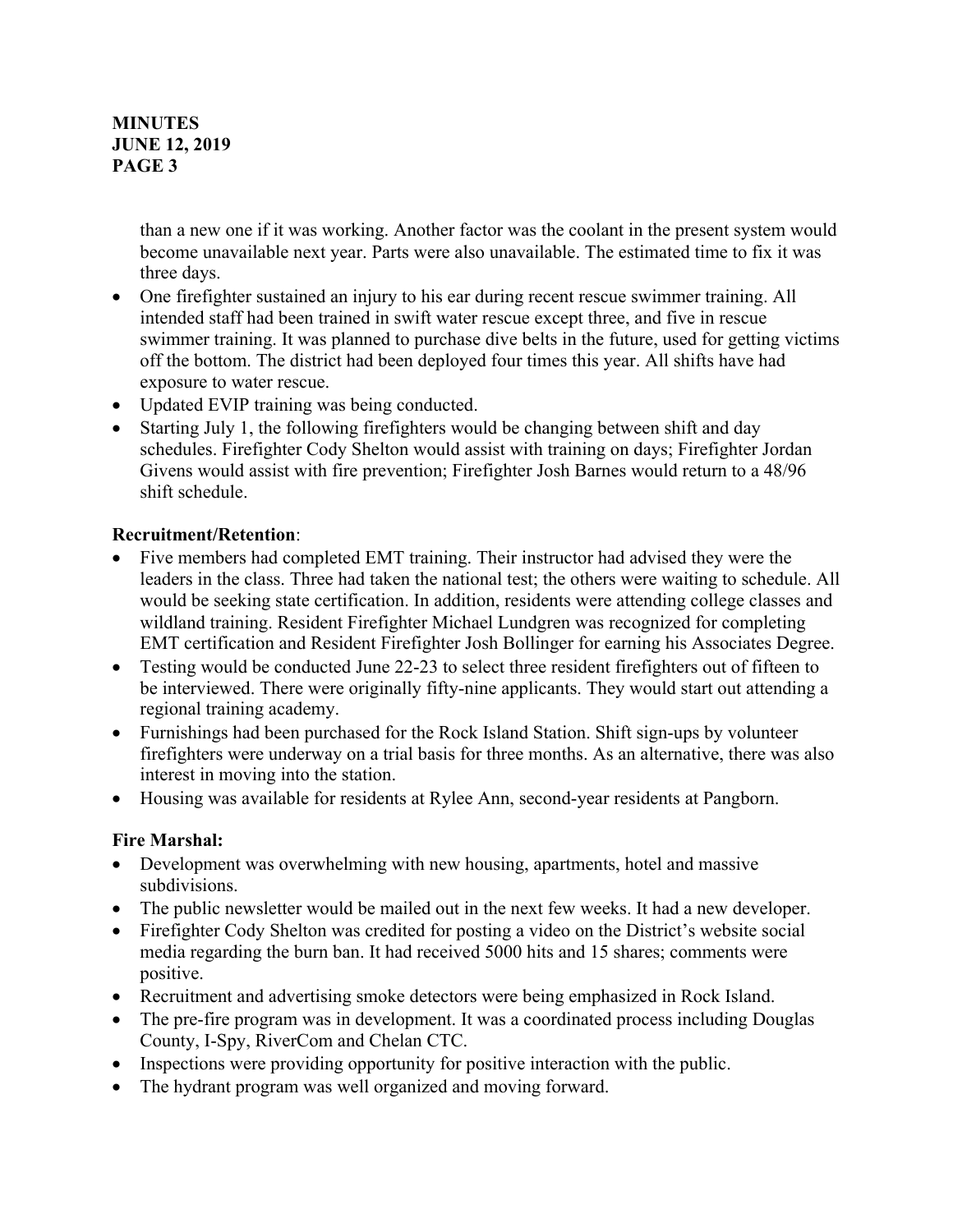**MINUTES JUNE 12, 2019 PAGE 4**

- Businesses out of compliance with code requirements were being held accountable with the help of TEGRIS. Leverage was coming from Labor and Industries; business licenses were at stake.
- Changes in licensing for alarm systems had current companies scrambling. A good system would be established.

### **UNFINISHED BUSINESS**

1. SEPA documents were ready to distribute to the affected agencies and the required notice would be published, beginning a 14-day review period. The Director of Douglas County Transportation and Land Services and the District's legal counsel had confirmed the lead agency was Douglas County Fire District No. 2. Once the process was concluded, a building permit could be obtained.

**Commissioner McBride moved to adopt Resolution No. 06-12-2019A, guidelines for compliance with the provisions and requirements of the State Environmental Policy Act (SEPA) and designating the Fire Chief as the District's SEPA Responsible Official. The motion was seconded by Chairman Black. Motion passed.**

2**. Commissioner McBride moved to adopt Resolution No. 06-12-2019B, incorporating the job description of Executive Assistant into the District Policies. The motion was seconded by Chairman Black. Motion passed**.

**NEW BUSINESS** (None)

# **PAYROLL & VOUCHERS**

May Expenses: Payroll totaled \$206,486.60. Claims totaled \$142,975.22 for Vouchers No. 190602001 through 190602070.

The following payroll changes were approved:

- Christopher Martinez opted into part-time Firefighter status effective May 1, 2019.
- Carter Welch resigned effective May 15, 2019.
- Theodore Martin was removed from payroll effective June 1, 2019. His leave of absence had expired.
- Captain Sean Clarke was released to full duty, returned to shift schedule effective June 1, 2019.
- Shane Flatness returned to permanent rank of Firefighter III effective June 1, 2019.
- Jordan Givens, Jacob Toevs, and Mark Zielinski were promoted to Firefighter III effective June 1, 2019.